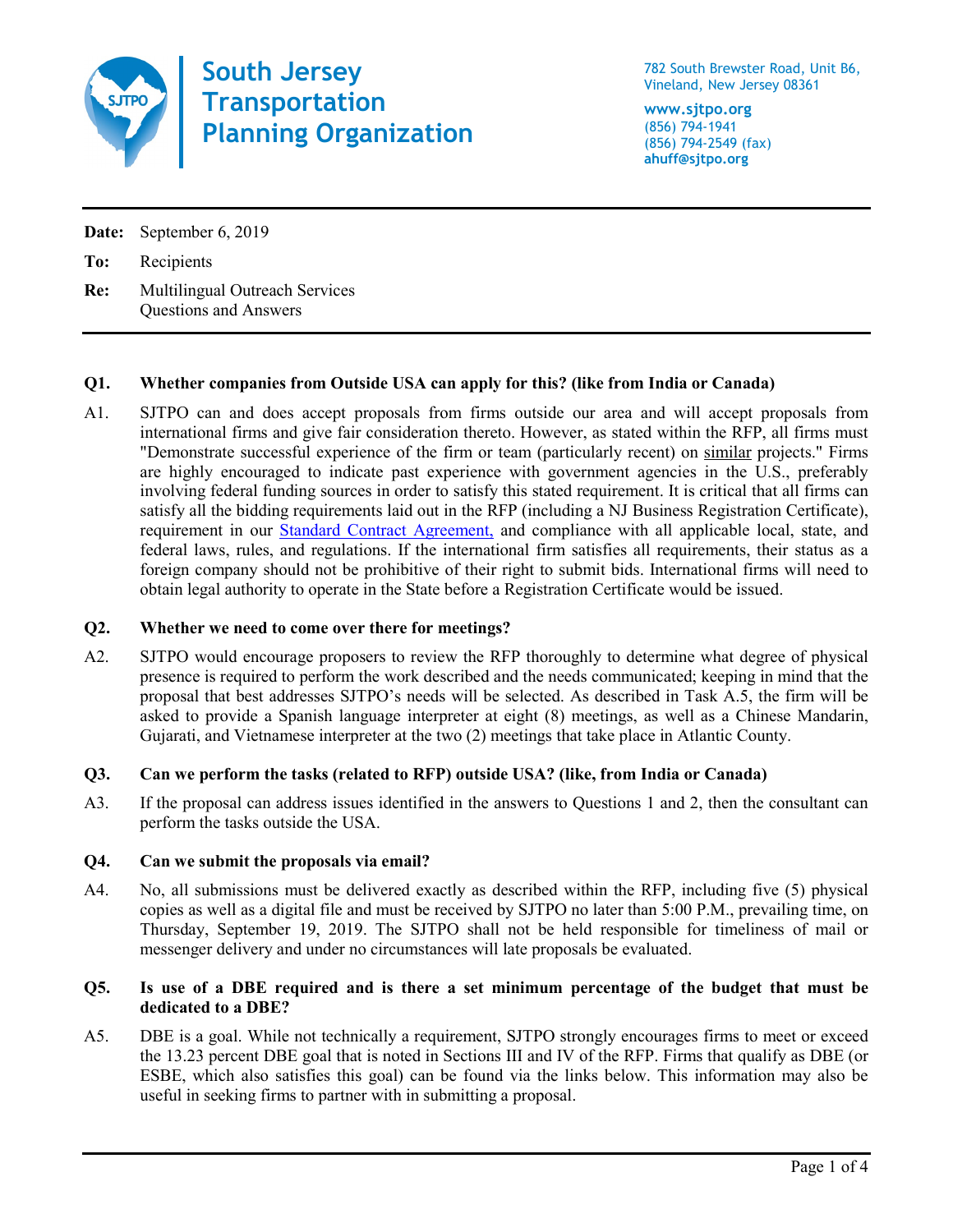

**Date: September 6, 2019 Re:** Multilingual Outreach Services Questions and Answers

- New Jersey ESBE:<http://www.nj.gov/transportation/business/civilrights/pdf/ESBEDirectory.pdf>
- New Jersey DBE:<https://njucp.dbesystem.com/>

If a proposer is unable to secure a DBE firm to meet the DBE goal, the proposer would need to document that a good faith effort was made to meet the goal. This good faith effort would need to be documented in the proposal. More information on documenting a good faith effort can be found here: <https://www.transportation.gov/osdbu/disadvantaged-business-enterprise/final-rule-section-26-53>

It is of further note that as is described in Section III of the RFP, adherence to the DBE goal does represent 10 percent of the final score (see Section III of the RFP). SJTPO will, at its discretion, award points to firms that meet/exceed the DBE goal or satisfactorily document in their proposal that a good faith effort was made in meeting the DBE goal.

## **Q6. I understand that Part A and Part B need to be identified separately in the technical and cost proposals, but do both Part A and Part B need to be applied for? Does the RFP allow for an application for only one of the parts?**

A6. It was SJTPO's intent in writing the RFP that Parts A and B would be conducted by one firm, and that dividing the parts into two contracts would make Part B too small to attract proposers. When crafting the RFP, SJTPO did not address dividing the effort based on the parts. As a result, if a proposer would submit for one part and not the other, it would inevitably put that proposer at a scoring disadvantage against another firm who submitted for both parts and did not want to divide them. To ensure proposers do not invest time in a proposal that may not have an equitable chance of selection, SJTPO would ask that proposers only submit for the entire effort, inclusive of Parts A and B.

### **Q7. Part A: What level of accuracy is acceptable when using automated translation services?**

A7. SJTPO's objective is to maximize the accuracy to the greatest reasonable extent. SJTPO is seeking for firms to identify the level of accuracy of these tools, either through their own testing or through reliable third-party reviews of such tools. Automated translation tools would need to be selected based on the best accuracy available as well as consideration of cost and ease of use.

### **Q8. Part A: What is the liability if mistakes are made?**

A8. All documents indicated in Part II. B. 2 need to be translated manually as opposed to by an automated tool. Firms are highly encouraged to employ a quality control process to ensure accuracy of these documents. Errors in these documents would simply need to be corrected by the firm. Regarding errors made by third party automated translation tools, SJTPO is asking firms to engage in a good faith effort to demonstrate the accuracy of these tools and a selection of a preferred tool would then be made by SJTPO. However, SJTPO does not anticipate 100 percent accuracy from automated translation tools and would not intend to hold the firm liable for errors in translations based on a third-part tool.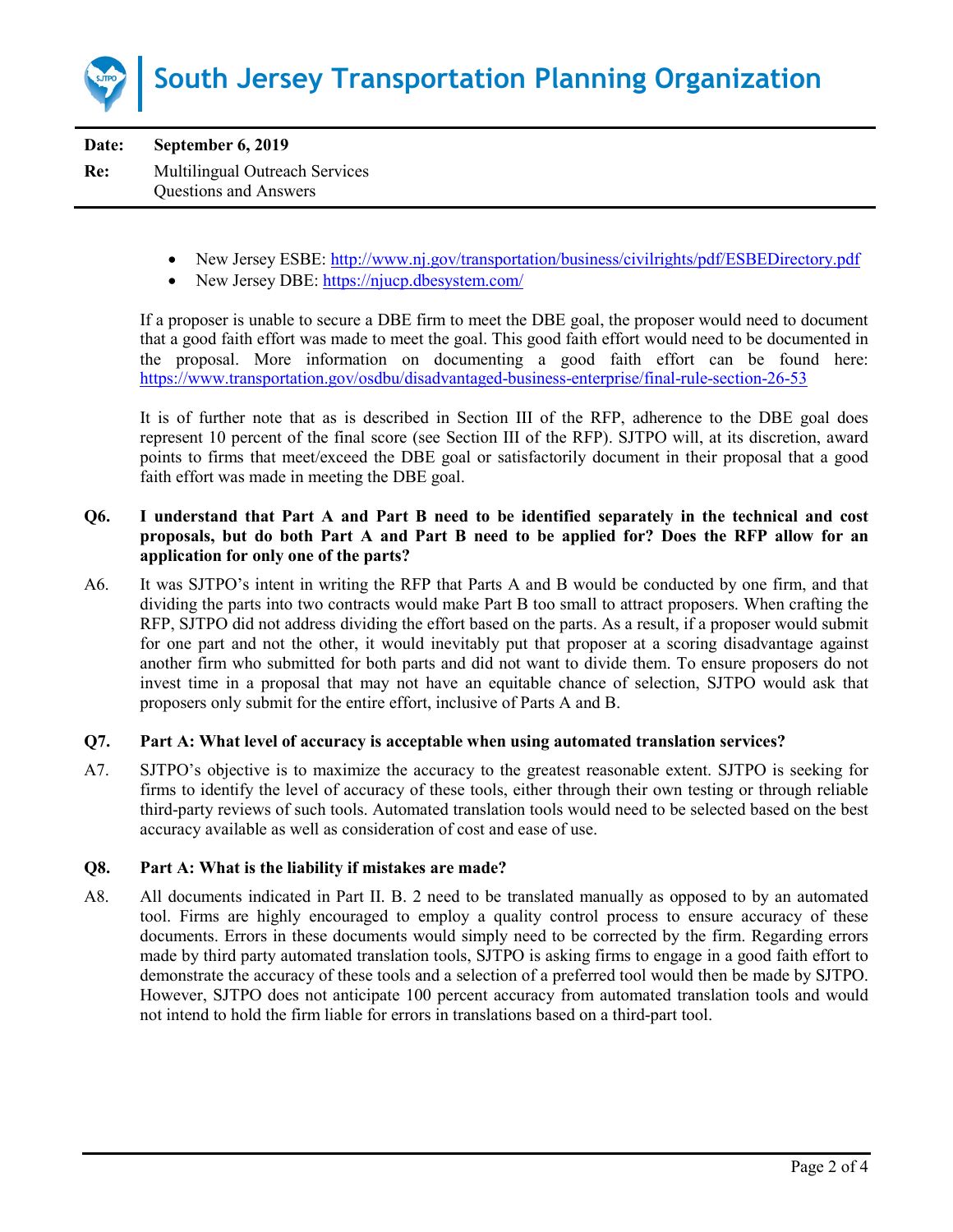

| Date: | September 6, 2019                     |
|-------|---------------------------------------|
| Re:   | <b>Multilingual Outreach Services</b> |
|       | <b>Questions and Answers</b>          |

- **Q9. Part B: Handout/Trifold: It states that there are 14 programs that you want on these handouts. Do you need to only have one handout for all these programs? I don't think you will have an effective brochure by trying to get all 14 programs into a small handout. Are you open to other suggestions even if it affects the budget?**
- A9. SJTPO is very open to your best suggestions and highly encourages firms to make recommendations on how to improve upon what we have asked for.

## **Q10. Part B: Palm Cards: Do you need multiple designs based on the programs?**

A10. No, SJTPO is not asking for a different palm card for each program. SJTPO is only asking for one palm card design to be printed with drafts as needed to agree upon a final design.

### **Q11. Part B: Do these handouts/banners/sandwich boards need to be in each language?**

A11. No. All work in Part B will be in English only.

## **Q12. Part B: Do you have a set of guidelines that we must follow for the design of these materials? (i.e. Brand Standards, Colors, Fonts)**

A12. SJTPO does not have any branding, color, or font standards for any of these programs. The one exception is that Share the Keys is externally branded, so that brand would likely need to be used when referring to Share the Keys. Of note, in the SJTPO logo, SJTPO uses the color blue (RGB 0, 125, 195) which appears frequently throughout our documents. In addition, the SJTPO logo uses Trebuchet font. The firm is not expected to use these, but this is just being shared as information. While the selected firm is working on the materials described in Part B, SJTPO staff will be redeveloping PowerPoint presentations used in these programs. SJTPO would likely coordinate PowerPoints with the design standards that come from the firms designs.

### **Q13. Part B: Do you have a photo library that we can use in addition to shooting new photos?**

A13. In 2016, SJTPO secured Stokes Creative Group to redevelop the SJTPO website. A part of that effort included taking photos throughout the region to use on the website. These photos are available on our Flickr account https://www.flickr.com/photos/sitpo/. All of those photos can be made available in full resolution to the selected firm.

### **Q14. Part B: How many events do you expect us to photograph?**

A14. Please assume a maximum of three events will be photographed. One in an auditorium setting, one in a classroom setting, and another event that represents other safety events that SJTPO conducts, possibly outside. For purposes of establishing a cost estimate, firms should assume all will be on different days.

### **Q15. Part B: Do you have a specific print vendor that we need to use?**

A15. No, printing/purchasing is the responsibility of the firm, as such the firm is responsible to ensure that materials are purchased/printed from a quality vendor of their choosing.